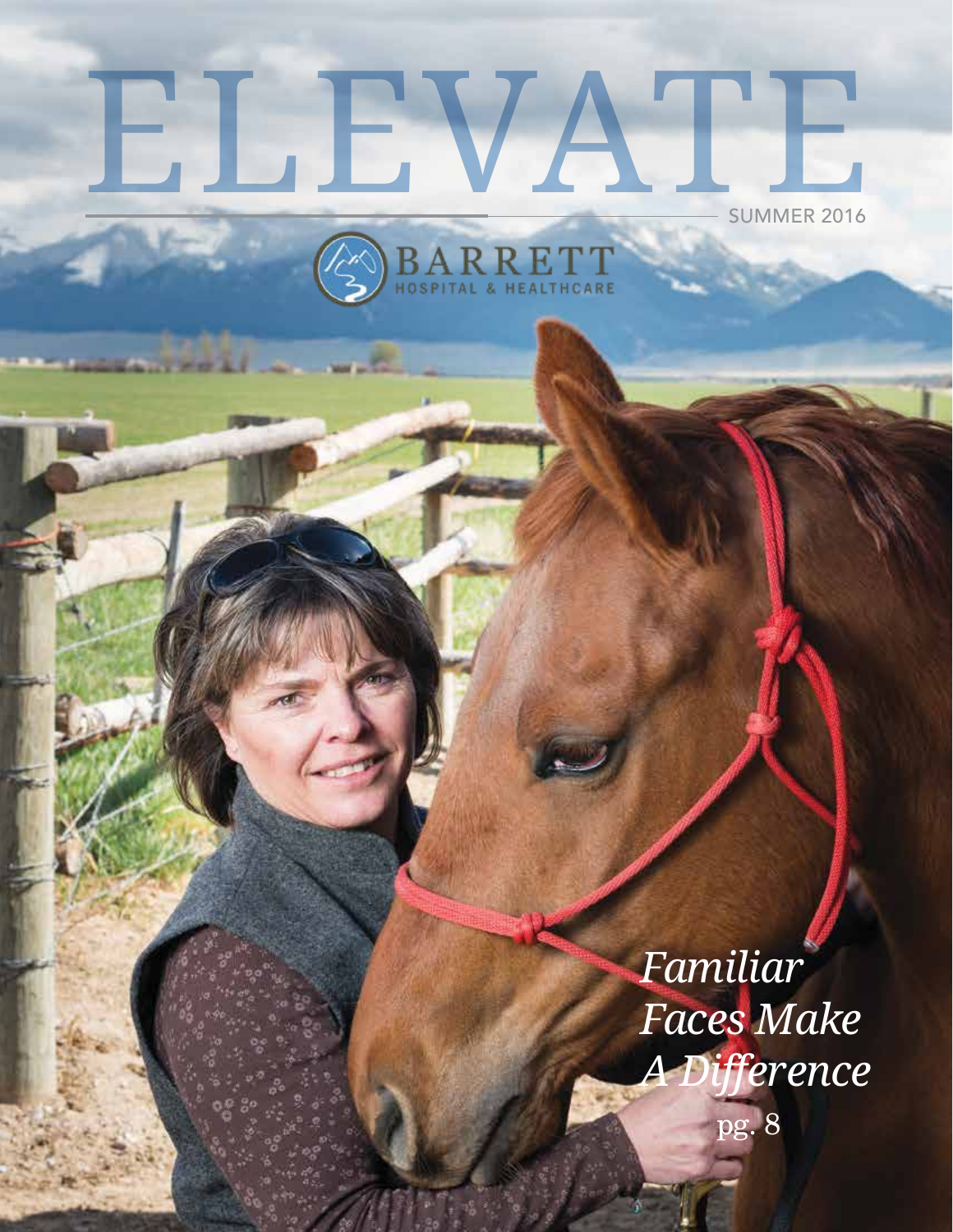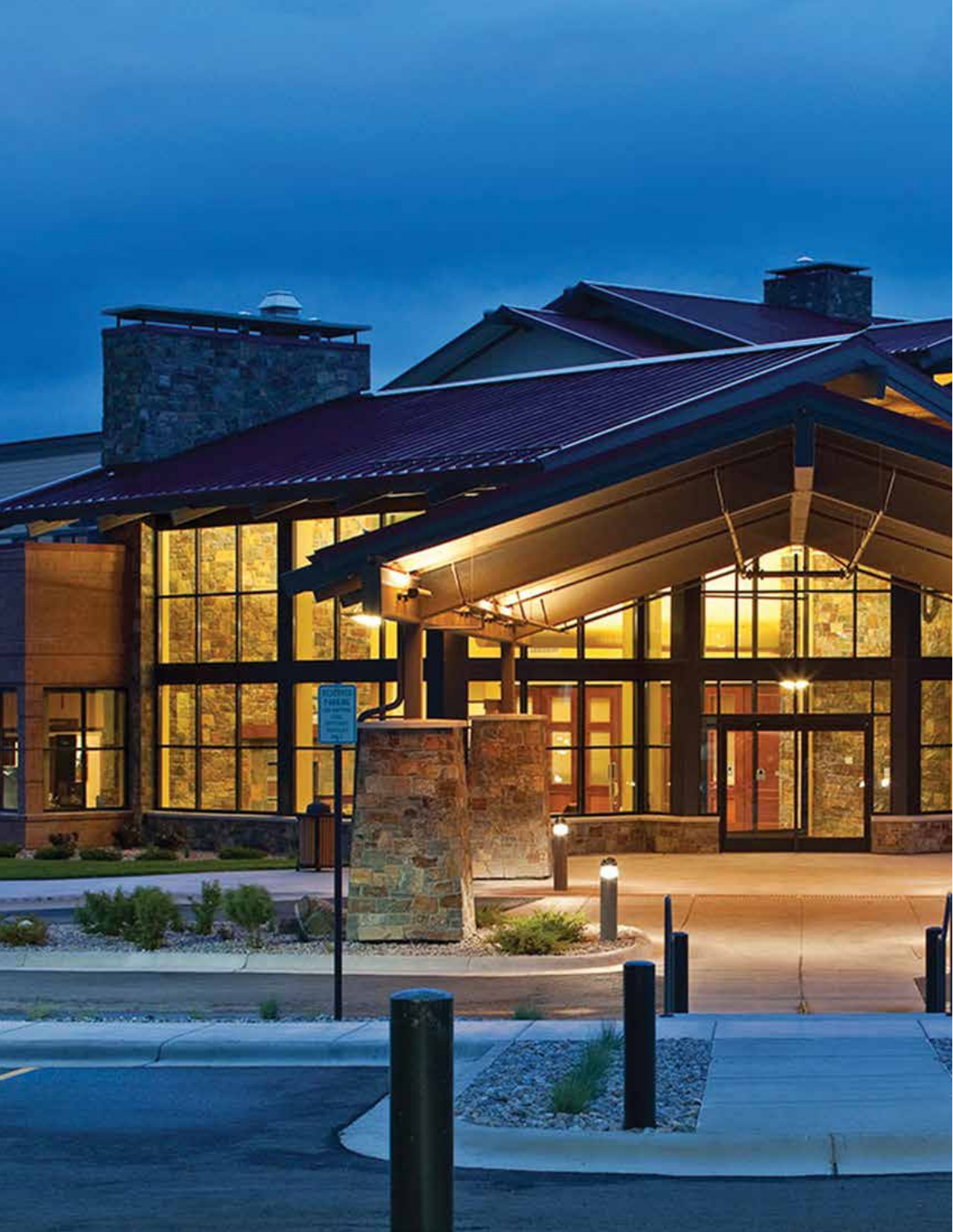



KEN WESTMAN Chief Executive Officer

Dear Reader,

Welcome to the inaugural issue of Elevate, the community magazine of Barrett Hospital and HealthCare.

We will publish Elevate three times a year. With this magazine, we hope to achieve many things:

Each issue will spotlight a community member. Maybe she is bettering our society and making a difference in admirable ways. Or maybe he is a valuable resource with a unique story to tell. We have so many wonderful people here in the Dillon community, each with diverse and fascinating backgrounds.

Elevate will also feature a Barrett Hospital and HealthCare staff member of note. From introducing the newest member of our staff, to celebrating the achievements of our tenured ones, we are fortunate to have many great candidates to choose from for this section.

We also strive to bring you suggestions and encouragement for living your best life. We will feature health tips and other ways to get the most out of your healthcare and your life.

We chose the name Elevate because of our mission to lift up and support the health of our whole community, as well as our lofty—but achievable—vision of becoming the model for rural healthcare in the United States. We feel so connected to our community as we bring you quality healthcare. We hope this will help you feel more connected to us.

Sincerely yours, Ken Westman, CEO

*We want to hear from you! Have a story idea or a community member who deserves recognition? Email Stephanie Vinson at svinson@barretthospital.org.*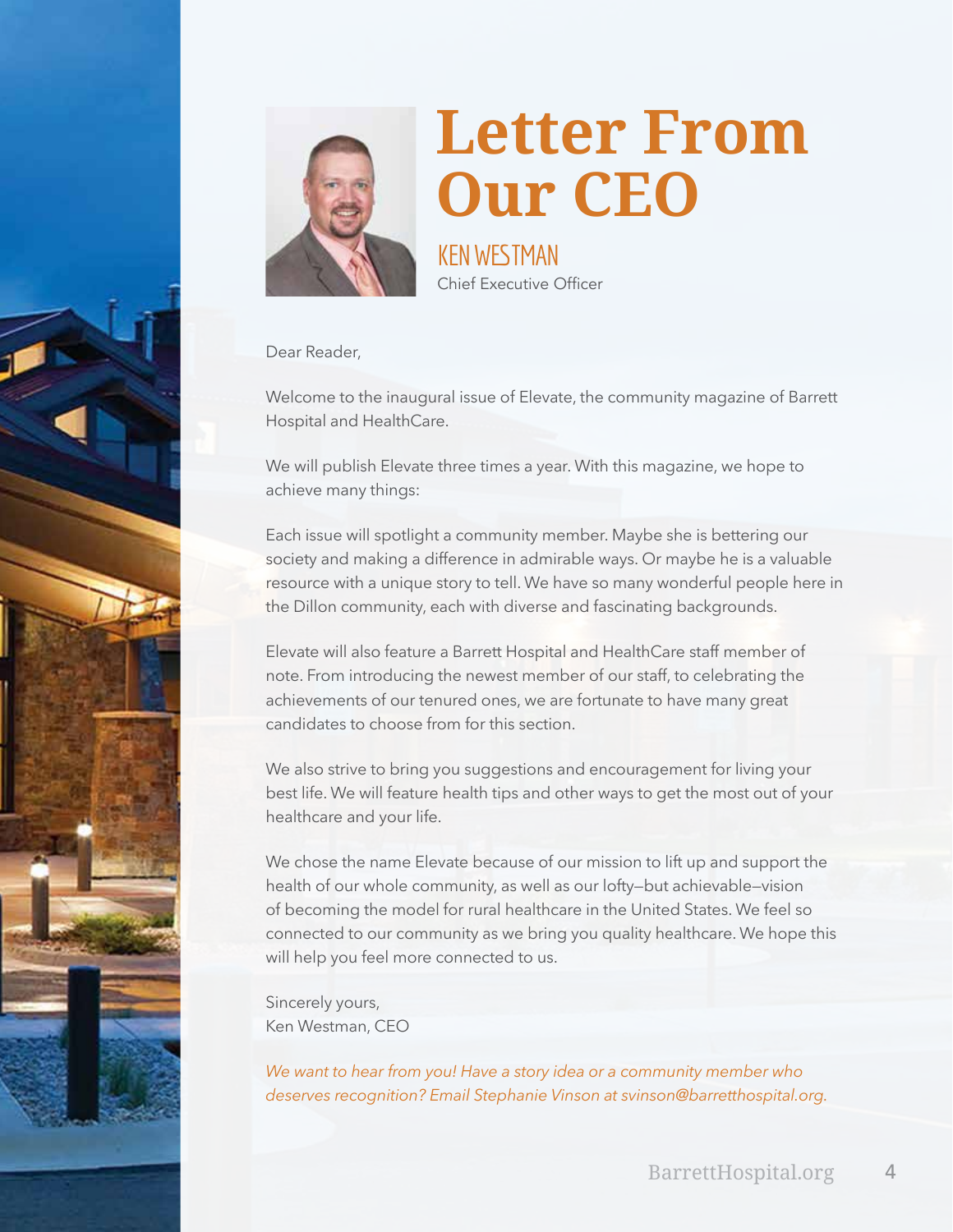**Meet Your Match**

# FIND THE PRIMARY CARE PHYSICIAN THAT'S RIGHT FOR YOU.

### It's common knowledge that primary care is essential to living one's best life.

Routine check ups catch potential health concerns as soon as possible, and they ensure the right preventative screenings are being done. In short: primary care saves lives.

Unfortunately, there are many reasons you might not go to the primary care doctor as regularly as you should. Maybe you feel perfectly healthy, or

maybe you don't have a family history of anything threatening. Or maybe you just aren't comfortable getting personal with your doctor.

That's why Barrett Hospital and HealthCare has a selection of primary care providers that are as diverse as you are. Find the family practice physician, mid-level provider, or internal medicine specialist that's best for you. Whatever your age, or gender, our professionals align with your needs and interests. You deserve to feel comfortable. You deserve primary care from Barrett Hospital and HealthCare.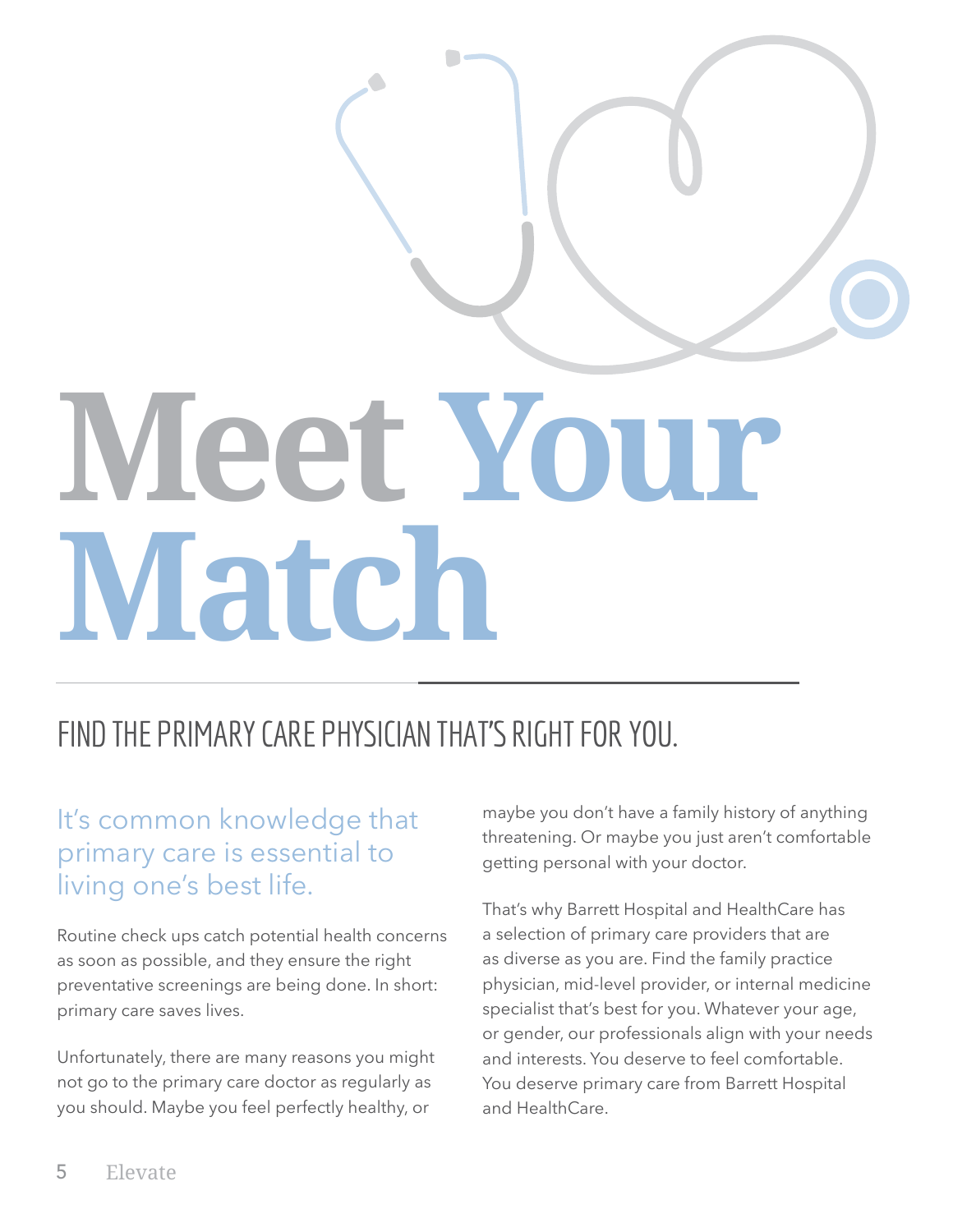



#### **Kelly H. Smith, M.D.**

- *Family practice with obstetrics*
- *Has triplet daughters*
- *Enjoys running, backpacking, skiing, gardening, and baking*
- *Montana native*



#### **Hallie Tipton, M.D.**

- *Family practice with obstetrics*
- *Completed her residency in Alaska*
- *Expecting her first child*
- *Loves to fish and camp with her husband*



#### **Anna Loge, M.D., FACP**

- *Internal medicine*
- *Grew up in Dillon, father is also a physician at Barrett*
- *Has two children*
- *Active in outdoors, cross country skiing, fishing*



#### **Casey Rasch, M.D.**

- *Family practice with obstetrics*
- *Spent two years as a missionary in Chile*
- *Father of two*
- *Loves rebuilding old cars, is a flea market fanatic*



#### **Danielle Maxfield, FNP-C**

- *Family practice*
- *Mother of two boys*
- *Passionate about pediatric care*
- *Enjoys camping and ski vacations with her family*



#### **Jana Barnes, PA-C**

- *Family practice*
- *Enjoys skiing, golfing, hiking, and camping*
- *Volunteer for Beaverhead Ski Patrol*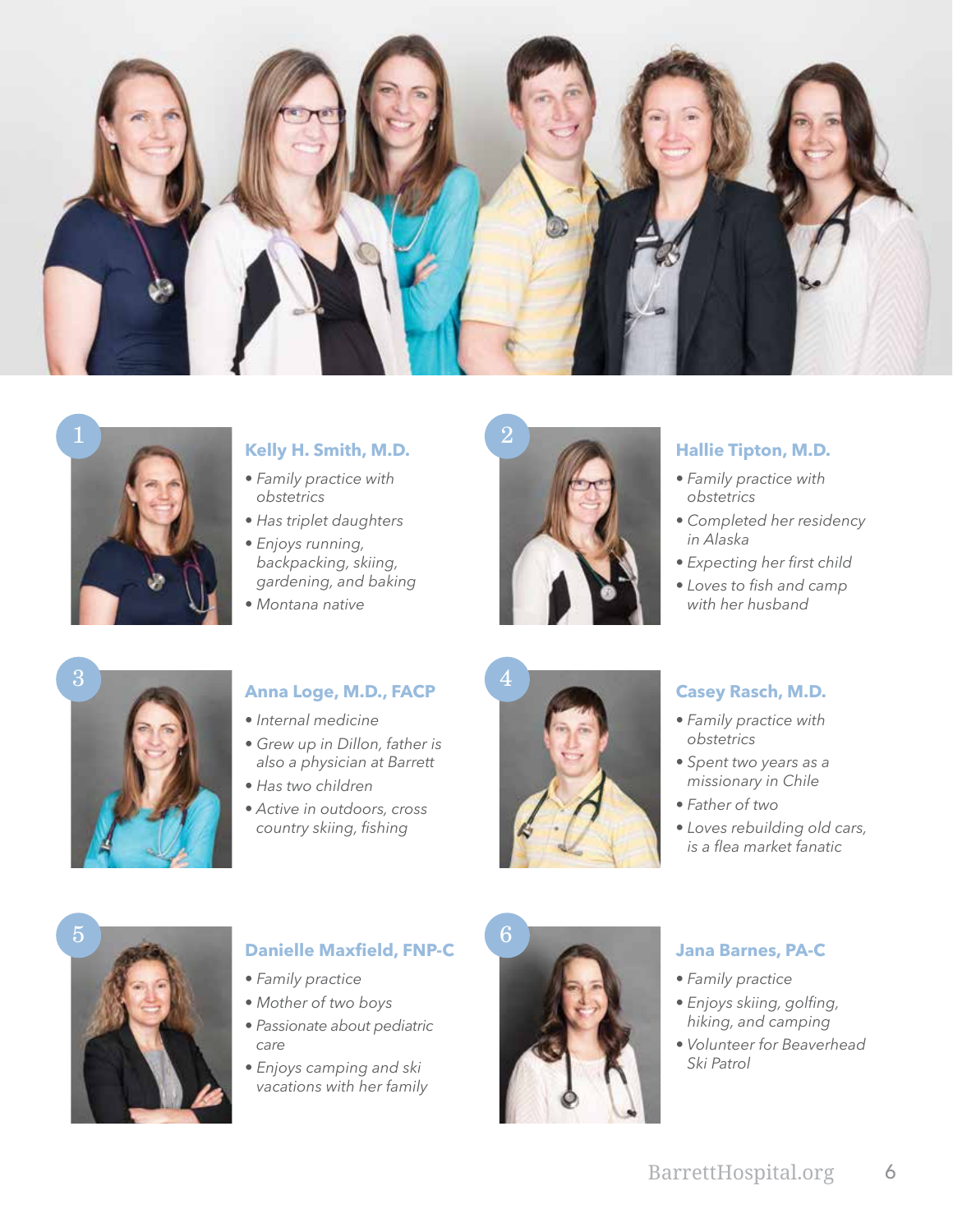# *WHAT*  **SENTINEL** *NODES CAN TELL*

# BETTER TESTING FOR DETECTING THE SPREAD OF CANCER

Barrett Hospital and HealthCare is pleased to announce that we are now able to perform sentinel node biopsies. This is a vital test that detects the spread of cancer in cases of known or suspected breast cancer. If cancer is revealed in the sentinel nodes, then doctors know it has spread to other parts of the body and can treat the patient accordingly.

"We now have the training and the machine that enables us to do this test," says Dr. John Pickens, who has previous experience with this procedure.

The test is performed when the patient is in surgery. A radioactive solution is injected into the sentinel nodes which are then analyzed with a gamma probe. This process is less invasive than previous procedures.

"If the marker for cancer does show up," says Dr. Pickens. "We can discuss next steps with the patient and our oncology team."



DR. JOHN PICKENS

In the past, women would have to travel longer distances for this procedure. Barrett Hospital and HealthCare is happy to offer this test closer to home.

"We're trying to allow for as much care as possible closer to home," says Dr. Pickens.

Having the test available at Barrett Hospital is one less worry for women going through this. Travel time and scheduling separate appointments might not be the biggest challenges one has when facing cancer, but they are two factors one no longer has to deal with, thanks to the availability of the procedure at Barrett Hospital.

*"We're trying to allow for as much care as possible closer to home.*

- DR. JOHN PICKENS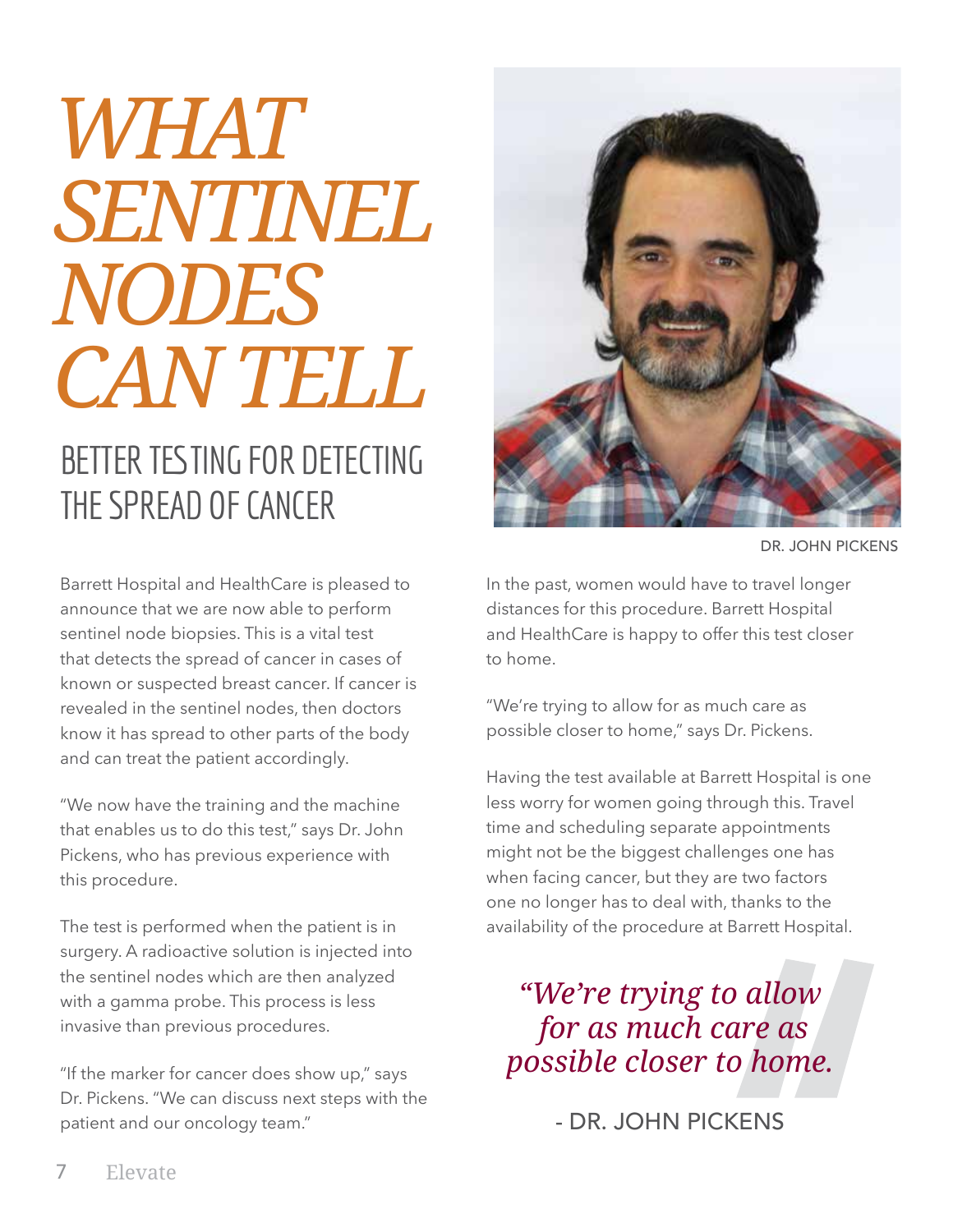

# A Familiar Face Makes A Difference Lesli Cottom Puts Patients at Ease and Breast Cancer on Notice

Lead Mammographer Lesli Cottom has seen a lot of changes in her field since she started with Barrett Hospital and HealthCare in 1983.

"It's one of my favorite parts of the job," she says. "The technology has changed a ton—and it's still changing. It makes my job really interesting. There's always something new to learn."

Likewise, the patients she treats could say that they've seen a lot of changes in Lesli, too. "Many of them have watched me grow up," says Lesli. "From being fresh out of school to becoming a grandmother." (Lesli is delighted that, having grown up with and given birth to boys, she's a grandmother to two little girls.)

Lesli cherishes the relationships she has with the patients she sees in the mammography department. "I love these ladies," she says. "We're a small community, so I know them and see many of them outside the hospital." This is one factor that helps Lesli and her partner Ashlee put women at ease. "We have an advantage, this connection. You're not just a patient, you're a woman of our community. We see you at the store!"

The consistency of always seeing the same face also helps women feel more comfortable during what could be an uncomfortable procedure. "Even for the women I only see once a year," she says. "It's helpful for them to see the same face. And they know they've got a person to call if they need to."

As she looks forward to a bright future for the women she helps every day, Lesli is equally confident in the fate of the mammography department itself.

"My colleague Ashlee is a Dillon girl too," she says. "She'll keep the department running after I retire." Although not in sight just yet, when she does decide to retire, Lesli will no doubt be spending even more time with her beloved horses and her granddaughters.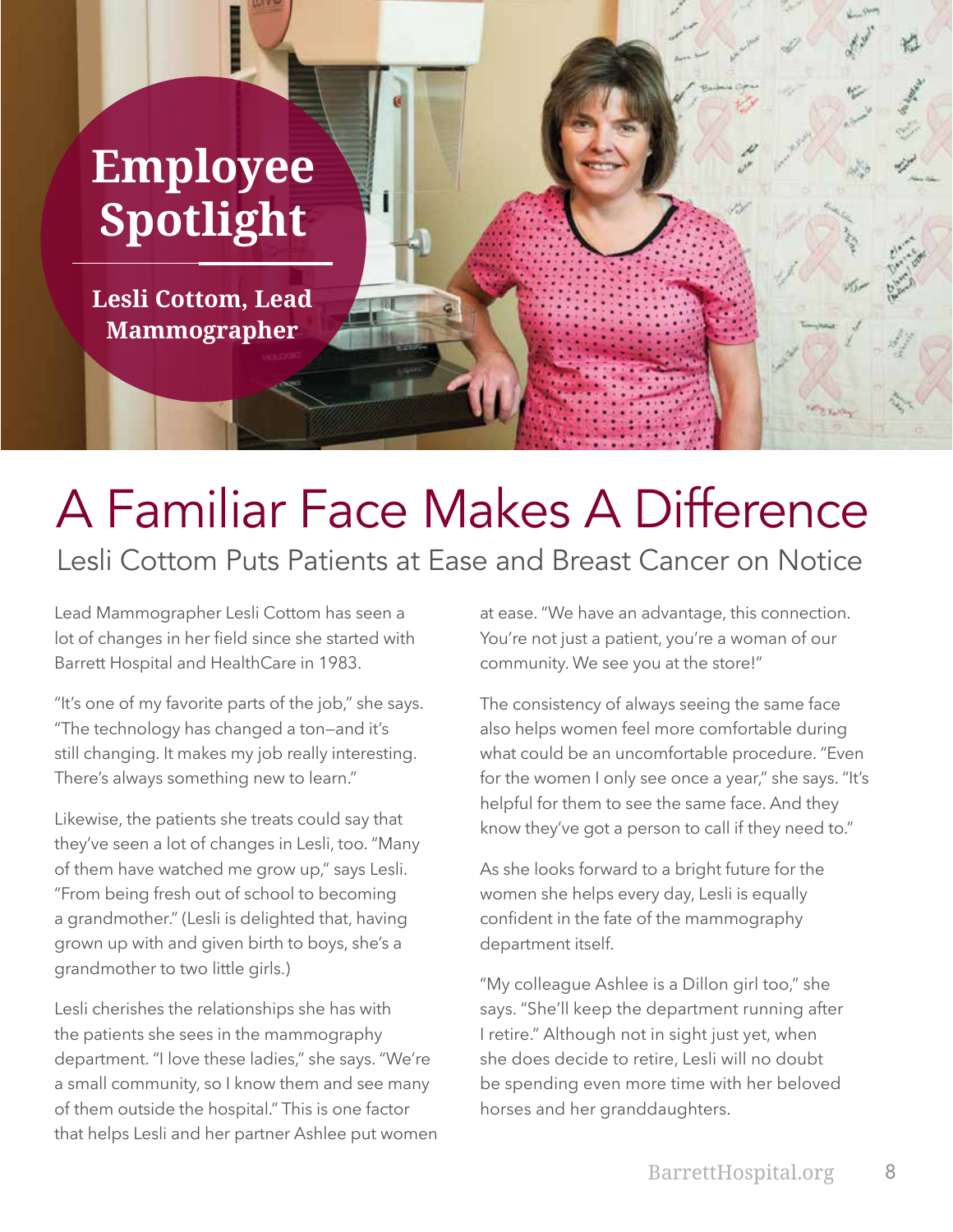# **Strong Families Build Strong Communities**



### FIGHTING ADVERSE CHILDHOOD EXPERIENCES (ACES) IN SOUTHWEST MONTANA

ACEs can seriously impact a child's chance for success in life. ACEs include:

- Emotional abuse or neglect
- Physical abuse or neglect
- Sexual abuse
- Family member with addiction
- Incarcerated family member
- Loss of parent due to death or abandonment
- Mentally ill family member
- Witnessing domestic violence

It's up to the community to fight against these things—to promote care, safety, and resilience. Every child deserves the best, and with your help, we can make a difference. Here are things we all can do:

- **Be the best parent you can be.** Set an example as a loving, nurturing, compassionate parent.
- **Help a parent you know, or help yourself**. It's not an easy job, and no parent is perfect. Be a good listener and advocate getting support for yourself or a parent who needs it.
- **Speak out.** Speak up when you see children being mistreated in public. Offer assistance, and praise parents when you see them interacting positively with their children.
- **Volunteer.** Opportunities abound: parent support programs, drug abuse prevention programs, domestic violence shelters, and child crisis centers are all places that could use your help. More at www.serve.gov.
- **Raise Awareness.** Bring your Community together to prevent Adverse Childhood Experiences.
- **Report Suspected Abuse and Neglect.** Child abuse rarely stops without intervention and help. To report suspected abuse or neglect, call 1-888-SOS-CHILD (1-888-422-4453).

### WANT TO HFI P?

If you would like to get involved, please contact Melainya Ryan, Task Force Chair, at **(406) 683-6106**.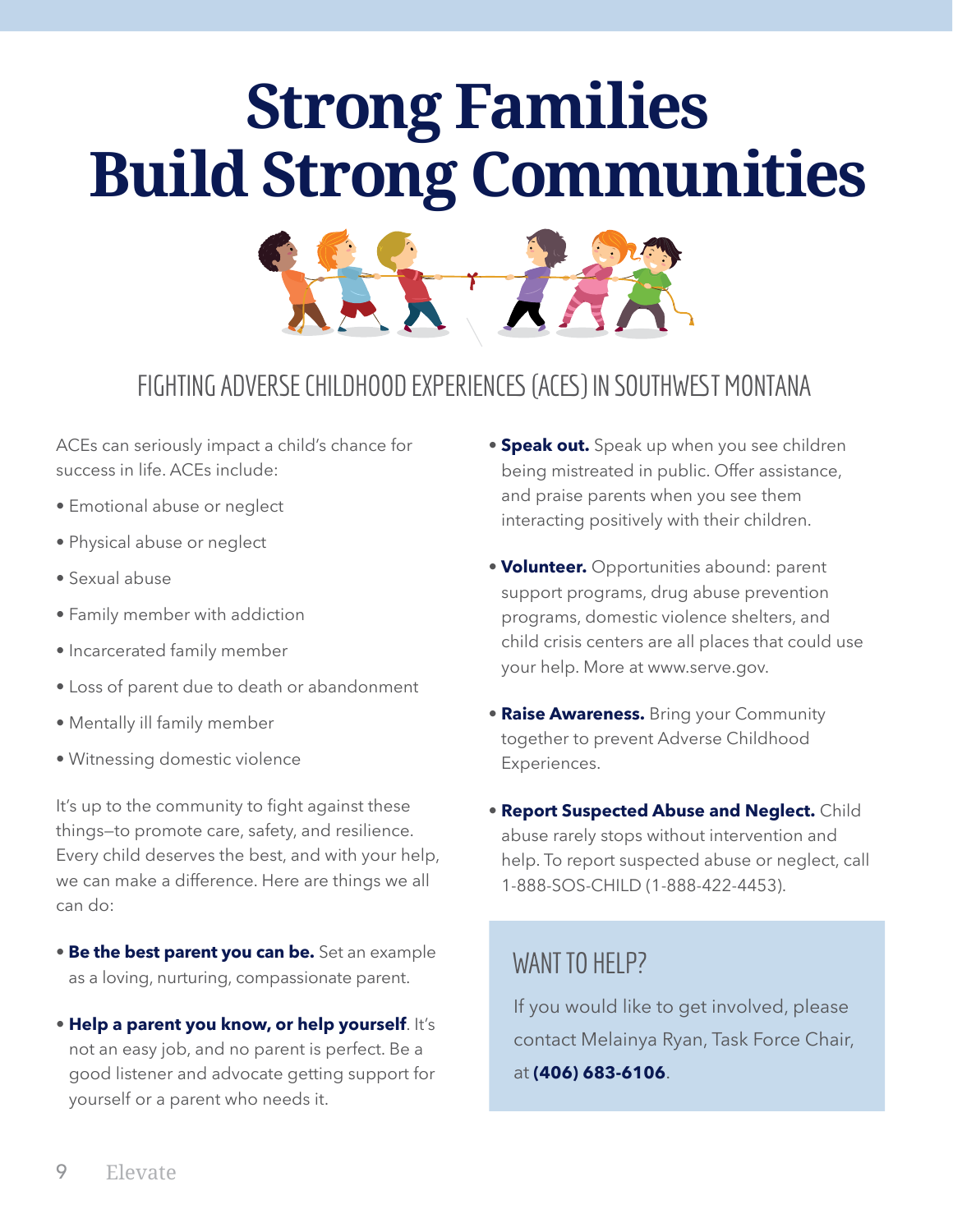

# Striving to Save Lives

Judy Siring leads the fight against breast cancer close to home

When Judy Siring was 12, her best friend lost her mother to breast cancer. "That had a huge impact on me," recalls Judy. "I had a front row seat to her and her sister's pain and sadness. I simply could not imagine losing my mom at such a young age."

As she grew up, and when she had children of her own, Judy became increasingly committed to helping find a cure for breast cancer. Although busy with her own life—Judy is the agent/owner of Farmers Union Insurance Agency in Dillon she is passionately devoted to the fight against breast cancer.

"Through my years in Dillon, I've seen what a positive impact the Southwest Montana Mammography Program—which provides mammograms for the uninsured and under insured, has had for women and families," she says.

"Our radiology staff at Barrett is amazing," she adds. "I'm proud to do what I can to help them do their job even better." Judy does what she can and then some: she and a group of girlfriends participate yearly in the Susan G. Komen Race for the Cure. Nine years ago she got involved with

Pink Zone, an organization affiliated with women's basketball programs across the country.

"We started small," she says. "Selling T-shirts, holding raffles. The money we raised goes to the Southwest Mammography Program." Over the years, Judy's Pink Zone work has expanded: "We've worked hard to create more partnerships throughout our community," she says. Now they hold a Pink Zone wine tasting event with "Bras for the Cause" each year. "It's sold out for five years in a row now. So many individuals and businesses come together to make it a success. To date, we have raised \$40,830."

In her spare time, Judy enjoys spending time outdoors with her husband Rod and seeing her two sons and their families, including a grandson, Huxley, and granddaughter, Dylan.

"Being a volunteer is the rent we pay for living in such a beautiful area," says Judy, adding, "Just knowing that maybe we are saving someone's mom, sister, grandmother, or friend is reward enough for me."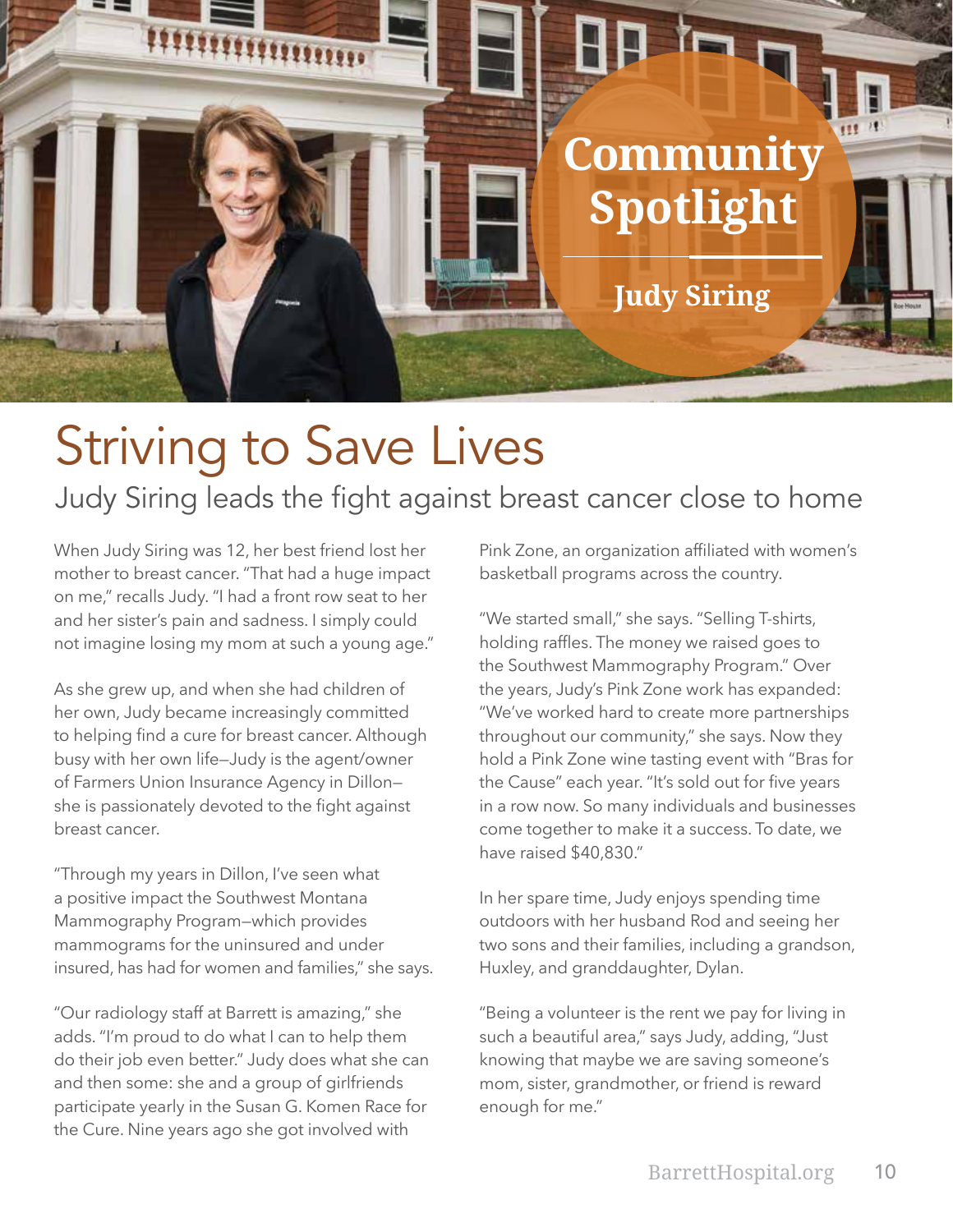*"I went to the bathroom, realized I was in labor, and from there it was chaos"* 

- CARISSA ALLEN

11 Elevate Portugal<br>11 Elevate Portugal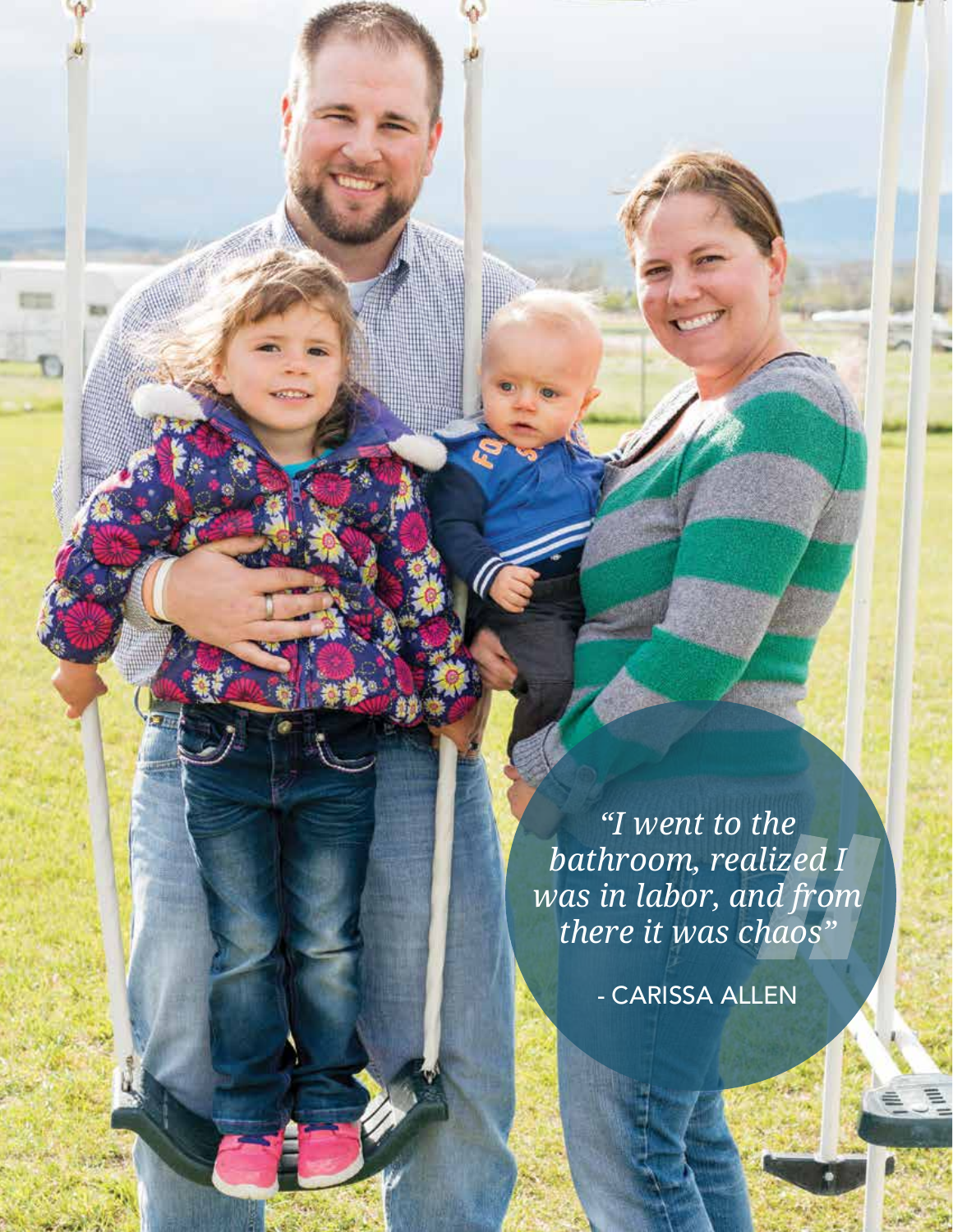# **SOME MIRACLES CAN'T WAIT**

## NICHOLAS ALLEN'S SPEEDY ARRIVAL IS HANDLED SMOOTHLY AT BARRETT HOSPITAL

Any mother will tell you that no two children are alike. Even from birth, every child has a different personality, different temperament, and a unique way of engaging with the world. No one knows this better than Carissa Allen, whose children (Kaitlyn, 4 and Nicholas, 9 months) arrived in this world in distinctly different ways.

"Kaitlyn was born at the old hospital," Carissa recalls. "She just missed the new one by about eight months. I was induced and then ended up getting an emergency C-section."

Since her first child was born via C-section, the presumption was that Carissa's next child would be as well. Nicholas's due date was September 2nd, so the procedure was scheduled for August 26th.

#### Change of Plans

Five weeks before the baby was supposed to be born, Carissa didn't feel well. She was supposed to go into work that Monday, but she started feeling ill at about 3 o'clock in the morning.

"I went to the bathroom, realized I was in labor, and from there it was chaos," she laughs. Grandma was called to come take care of

Kaitlyn, then Carissa and her husband Matt rushed to the hospital at 6:50 a.m.

"About 100 feet from the hospital, my water broke. My husband ran in and said, 'My wife is having a baby!'" Carissa laughs. "They told us, 'We'll have you in a room in about 40 seconds.'"

After being asked to park their car (they had left it outside with both doors open), Matt joined Carissa in the delivery room where Dr. Kelly Smith soon arrived. "Three pushes later," says Carissa. "Nicholas was here."

In spite of a delivery that comes straight out of a movie, Carissa says their experience was wonderful. "The nurses were just fabulous. They got me pumping right away, and one nurse, Ashley Engesser, even came to the house to check in."

#### Happily Ever After

These days, the Allen family is thriving, thanks in part to the safe deliveries of both their son and daughter. Because every birth is as unique as the baby being born, whether by C-section or an unexpected early arrival, Barrett Hospital is prepared to deliver miracles, whenever they decide to arrive.